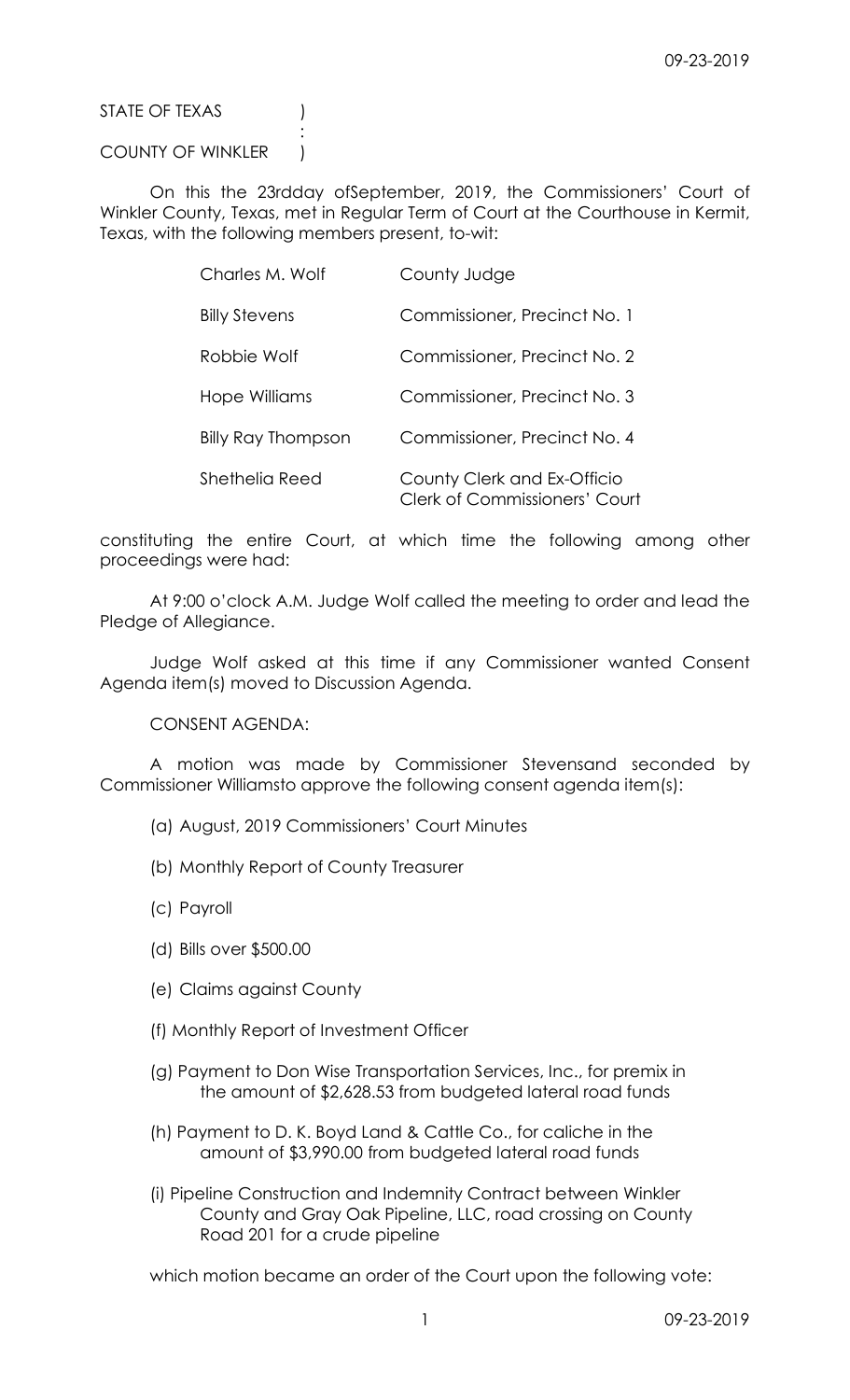Ayes: Commissioners Stevens, Wolf, Williams and Thompson Noes: None

 Amotion was made by CommissionerWilliamsand seconded by Commissioner Thompsontoapprove the following polling locations for March 03, 2020 Primary Election and May 26, 2020 Primary Runoff Election:

PRECINCT NO. 101<br>
Kermit Community Center<br>
Precinct Community Center 118 N. Poplar 235 N. Pine Kermit, TX Kermit, TX

Community Center Recreation Center<br>
201 NF 3rd<br>
201 NF 3rd<br>
201 NF 3rd<br>
201 NF 3rd<br>
201 NF 3rd<br>
201 NF 3rd<br>
201 NF 3rd<br>
201 NF 3rd<br>
201 NF 3rd<br>
201 NF 3rd<br>
201 NF 3rd<br>
201 NF 3rd<br>
201 NF 3rd<br>
201 NF 3rd<br>
201 NF 3rd<br>
201 NF Wink, TX **Kermit, TX** Kermit, TX

# PRECINCT NO. 401 EARLY VOTING

Westside Community Center **County Clerk's Office**  1204 W. San Antonio Courthouse/100 E. Winkler Kermit, TX

Precinct Community Building

## PRECINCT NO. 202 PRECINCT NO. 301

1507 School Street

which motion became an order of the Court upon the following vote:

Ayes: Commissioners Stevens, Wolf, Williams and Thompson Noes: None

 Following discussion regarding the lease of approximately five (5) acres of land at Winkler County airport, a motion was made by Commissioner Wolfand seconded by Commissioner Williamstoapprove allowing Terry Jarrett to lease approximately five (5) acres of land at Winkler County Airport; which motion became an order of the Court upon the following vote:

Ayes: Commissioners Stevens, Wolf, Williams and Thompson Noes: None

 A motion was made by Commissioner Wolfand seconded by CommissionerWilliamstoaccept Texas "J" Regional Advisory Council 2018 EMS/Trauma Care System Funds in the amount of \$8,681.00 to Winkler County EMS;which motion became an order of the Court upon the following vote:

Ayes: Commissioners Stevens, Wolf, Williams and Thompson Noes: None

 A motion was made by Commissioner Wolfand seconded by Commissioner Williamstoaccept Texas "J" Regional Advisory Council 2018 EMS/Trauma Care System Funds in the amount of \$6,912.00 to Winkler County EMS – Loving County; which motion became an order of the Court upon the following vote:

Ayes: Commissioners Stevens, Wolf, Williams and Thompson Noes: None

 Following audit, a motion was made by CommissionerWilliams and seconded by Commissioner Thompsontoapprove asset forfeiture report of Winkler County District Attorney in accordance with Article 59.06, Code of Criminal Procedure, V.T.C.A.; which motion became an order of the Court upon the following vote:

Ayes: Commissioners Stevens, Wolf, Williams and Thompson Noes: None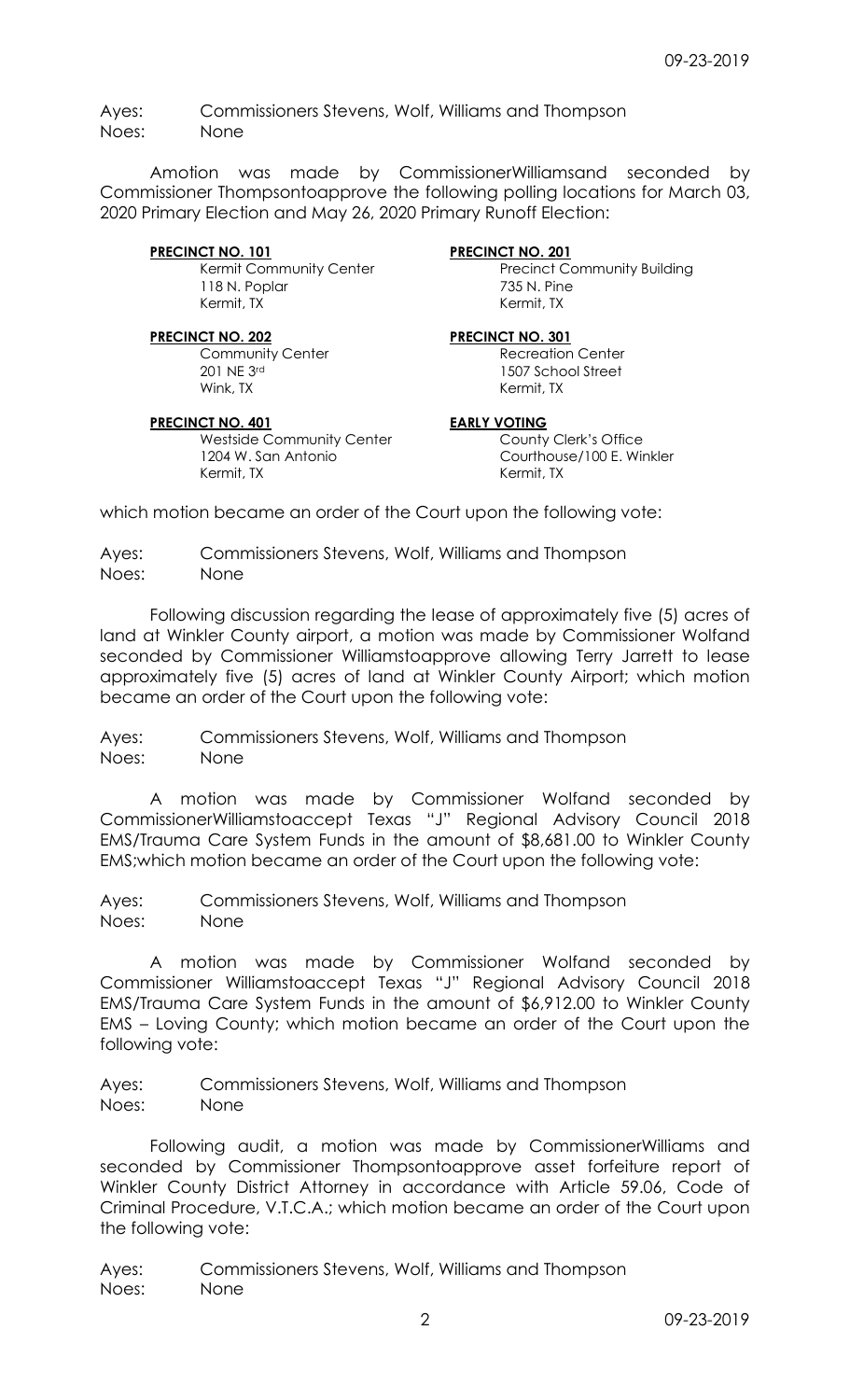A motion was made by Commissioner Stevens and seconded by Commissioner Thompson toenter asset forfeiture report of Winkler County District Attorney in Minutes of Commissioners' Court in accordance with Article 59.06, Code of Criminal Procedure, V.T.C.A.; which motion became an order of the Court upon the following vote:

Ayes: Commissioners Stevens, Wolf, Williams and Thompson Noes: None

 A motion was made by Commissioner Thompson and seconded by Commissioner Wolf toapprove payment to Caldwell Country Chevrolet in the amount of \$75,164.00 for two (2) Chevrolet Tahoe vehicles, VIN #1GNLCDEC7KR370043 and VIN #1GNLCDEC8KR371878 for Winkler County Juvenile Probation department from capital expenditures; which motion became an order of the Court upon the following vote:

Ayes: Commissioners Stevens, Wolf, Williams and Thompson Noes: None

 Following discussion regarding Reference Station Installation Agreement, a motion was made by CommissionerWolf and seconded by Commissioner Thompson to approve Reference Station Installation Agreement between Winkler County and AllTerra Central, Inc., for a GPS antenna at Winkler County Airport at a cost of\$600.00 per year from AllTerra; which motion became an order of the Court upon the following vote:

Ayes: Commissioners Stevens, Wolf, Williams and Thompson Noes: None

 Following discussion regarding Big Tex 22GN 102" x 40 Tandem Gooseneck Equipment trailer, a motion was made by Commissioner Williams and seconded by Commissioner Thompson toapprove purchase of Big Texas 22GN 102" x 40 Tandem Gooseneck Equipment trailer, VIN #16VGX4022J6034009 from Big Tex Trailers in an amount not to exceed \$8,300.00 from committed Kermit Park equipment fund; which motion became an order of the Court upon the following vote:

Ayes: Commissioners Stevens, Wolf, Williams and Thompson Noes: None

 A motion was made by Commissioner Wolf and seconded by Commissioner Stevens toapprove payment to Siddons-Martin Emergency Group in the amount of \$5,456.43 for repair of EMS Rescue 2 vehicle from maintenance funds; which motion became an order of the Court upon the following vote:

Ayes: Commissioners Stevens, Wolf, Williams and Thompson Noes: None

 No action was taken on agenda item #14 concerning temporarily hiring an outside company to haul caliche for the County,

 Following discussion replacement of 5-ton condenser and coil, a motion was made by Commissioner Thompson and seconded by Commissioner Williams toapprove replacement of 5-ton condenser and coil for Winkler County Law Enforcement Center by Thornhill Heating and Air Service in the amount of \$5,400.00 from budgeted funds; which motion became an order of the Court upon the following vote:

Ayes: Commissioners Stevens, Wolf, Williams and Thompson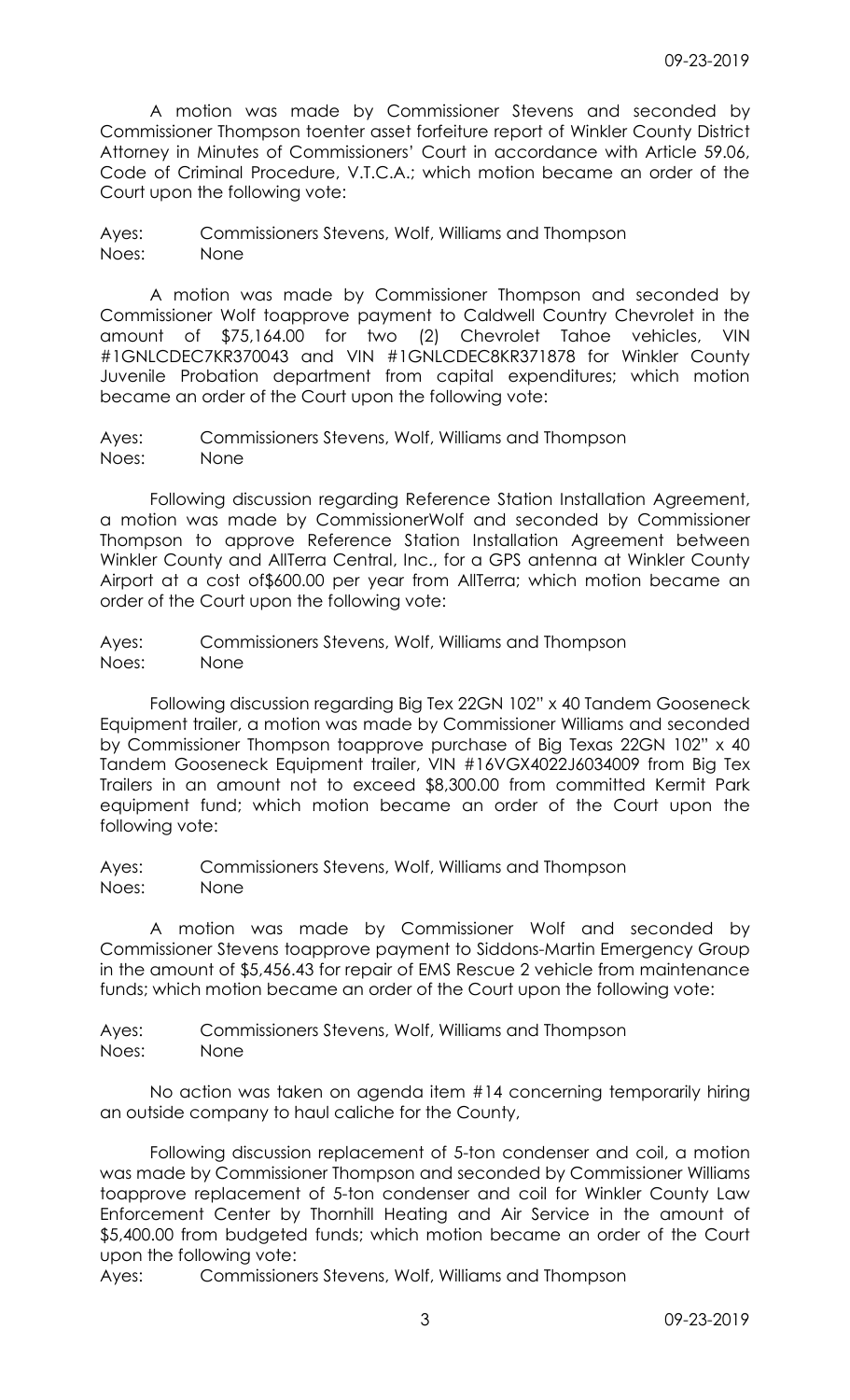Noes: None

 A motion was made by Commissioner Thompsonand seconded by Commissioner Williamsto receive the following Monthly Reports from County Officials of fees earned and collected for the month ofAugust, 2019:

INSERT

which motion became an order of the Court upon the following vote:

Ayes: Commissioners Stevens, Wolf, Williams and Thompson Noes: None

 A motion was made by Commissioner Williams and seconded by Commissioner Thompson toapprove the following line item adjustment(s):

which motion became an order of the Court upon the following vote:

Ayes: Commissioners Stevens, Wolf, Williams and Thompson Noes: None

 A motion was made by CommissionerWilliams and seconded by Commissioner Stevens to approve the following budget amendment(s):

which motion became an order of the Court upon the following vote:

Ayes: Commissioners Stevens, Wolf, Williams and Thompson Noes: None

 There were no Winkler County Courthouse construction claim(s) and change order(s) for the Court to consider at this time.

 A motion was made by Commissioner Stevens and seconded by Commissioner Thompson to approve Kermit Community Center construction change order(s) for electricity, roofing and dirt work; which motion became an order of the Court upon the following vote:

Ayes: Commissioners Stevens, Wolf, Williams and Thompson Noes: None

 There were no Kermit Community Center construction claim(s) for the Court to consider at this time.

 There were no Wink Community Center construction claim(s) and change order(s) for the Court to consider at this time.

 A motion was made by Commissioner Stevens and seconded by Commissioner Thompson to approve Winkler County Airport construction claim(s)); which motion became an order of the Court upon the following vote:

Ayes: Commissioners Stevens, Wolf, Williams and Thompson Noes: None